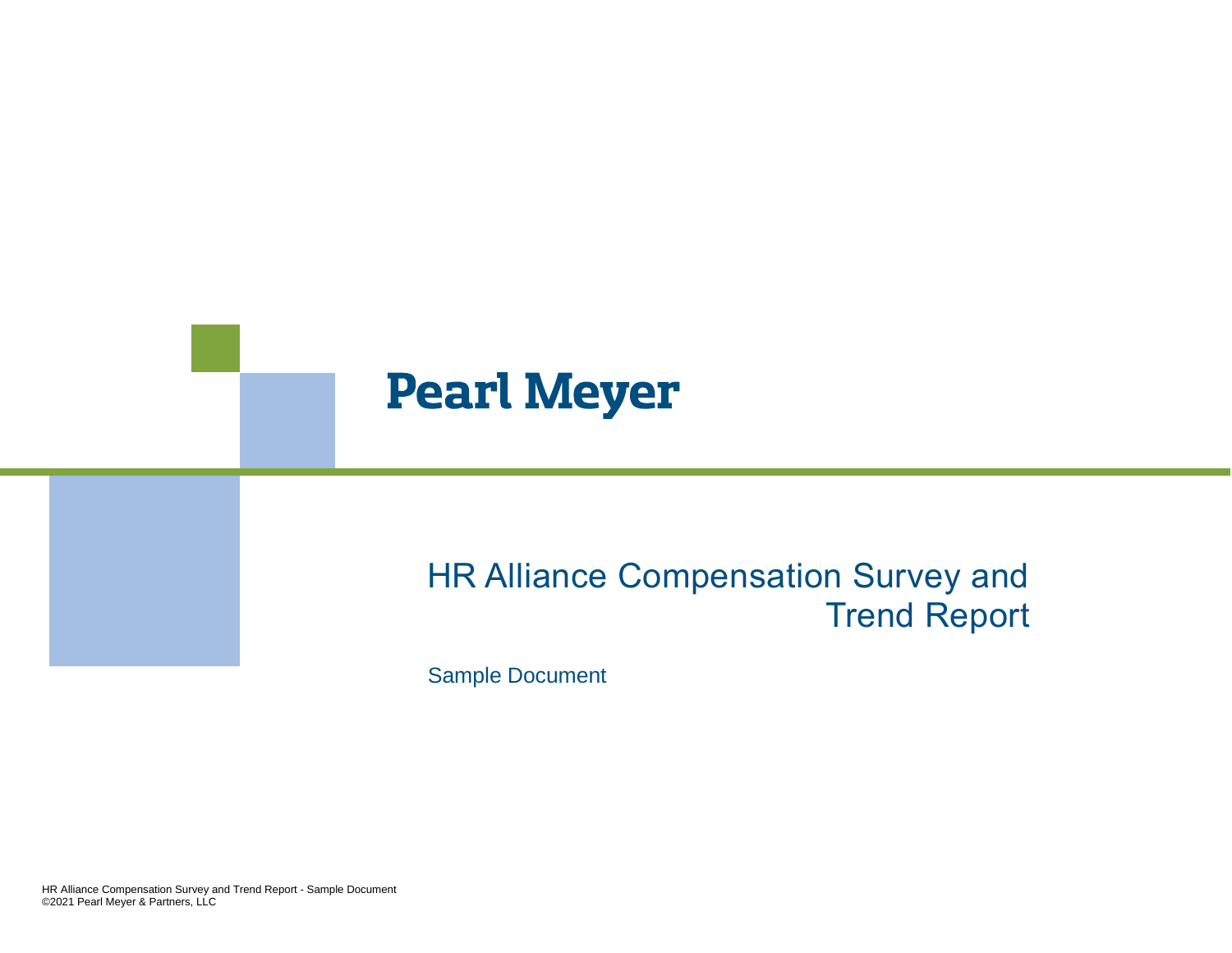# **Participating Companies**

### **2021 Participating Companies**

| Accenture Ltd.                       | <b>Deloitte LLP</b>                                 | Northrop Grumman Corporation      |
|--------------------------------------|-----------------------------------------------------|-----------------------------------|
| Alliance to Save Energy              | Department of Defense                               | <b>PAE</b>                        |
| American Institutes for Research     | Echostar / Hughes Network Systems                   | Parsons Corporation               |
| American Systems Corporation         | Edgewood Management   Vantage Management            | Perspecta                         |
| <b>American University</b>           | Equinix                                             | Priority One Services, Inc.       |
| <b>ANSER</b>                         | <b>ExoAnalytic Solutions Inc</b>                    | Ridgeline International           |
| Appian Corporation                   | <b>GBL Systems Corporation</b>                      | SAIC, Inc.                        |
| BAE Systems North America, Inc.      | <b>General Dynamics Mission Systems</b>             | Sedna Digital Solutions, LLC      |
| Booz Allen Hamilton Inc.             | Institute for Defense Analyses                      | <b>Signal Systems Corporation</b> |
| CACI International, Inc.             | Jacobs Engineering Group Inc.                       | SOS International, Ltd.           |
| CGI Technologies and Solutions, Inc. | <b>Johns Hopkins University</b>                     | STG International, Inc.           |
| <b>ClearEdge IT Solutions LLC</b>    | Johns Hopkins University Applied Physics Laboratory | Stillwater Human Capital          |
| <b>CNA</b>                           | Lockheed Martin Corporation                         | TCOM, L.P.                        |
| <b>CNSI</b>                          | Lowers Risk Group                                   | The Aerospace Corporation         |
| <b>Comcast Corporation</b>           | Lumen                                               | The MITRE Corporation             |
| Constellis                           | Mythics, Inc.                                       | Unison Software, Inc.             |
| <b>CVP</b>                           | NCI Information Systems, Inc.                       | Westat                            |
| <b>DCS Corporation</b>               | Neosystems Corp                                     |                                   |
| Definitive Logic                     | Noblis, Inc.                                        |                                   |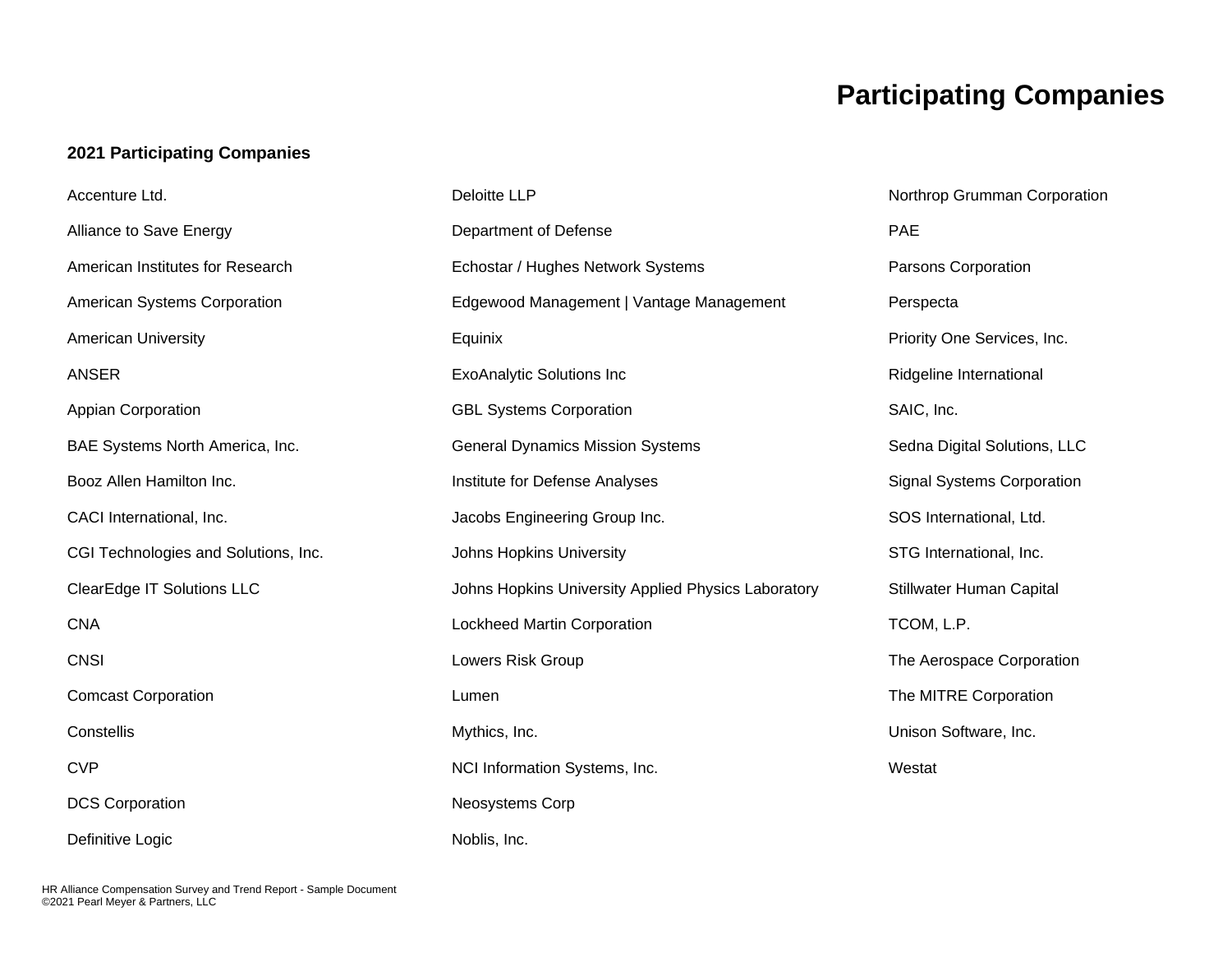# **Table of Contents**

#### **01. Introduction**

Introduction……………………………………………………………1-1

### **02. Job Family Summary**

Summary Compensation Data………………………………………2-1

#### **03. Results by Position**

|--|--|

### **04. Policies & Practices**

|--|--|--|--|

#### **05. Report Descriptions & Definitions**

|--|--|--|--|--|--|

#### **06. Career Levels & Position Descriptions**

Career Level Guide Charts and Position Descriptions…………...6-1

#### **07. Participating Companies**

Participating Companies…………………………………................7-1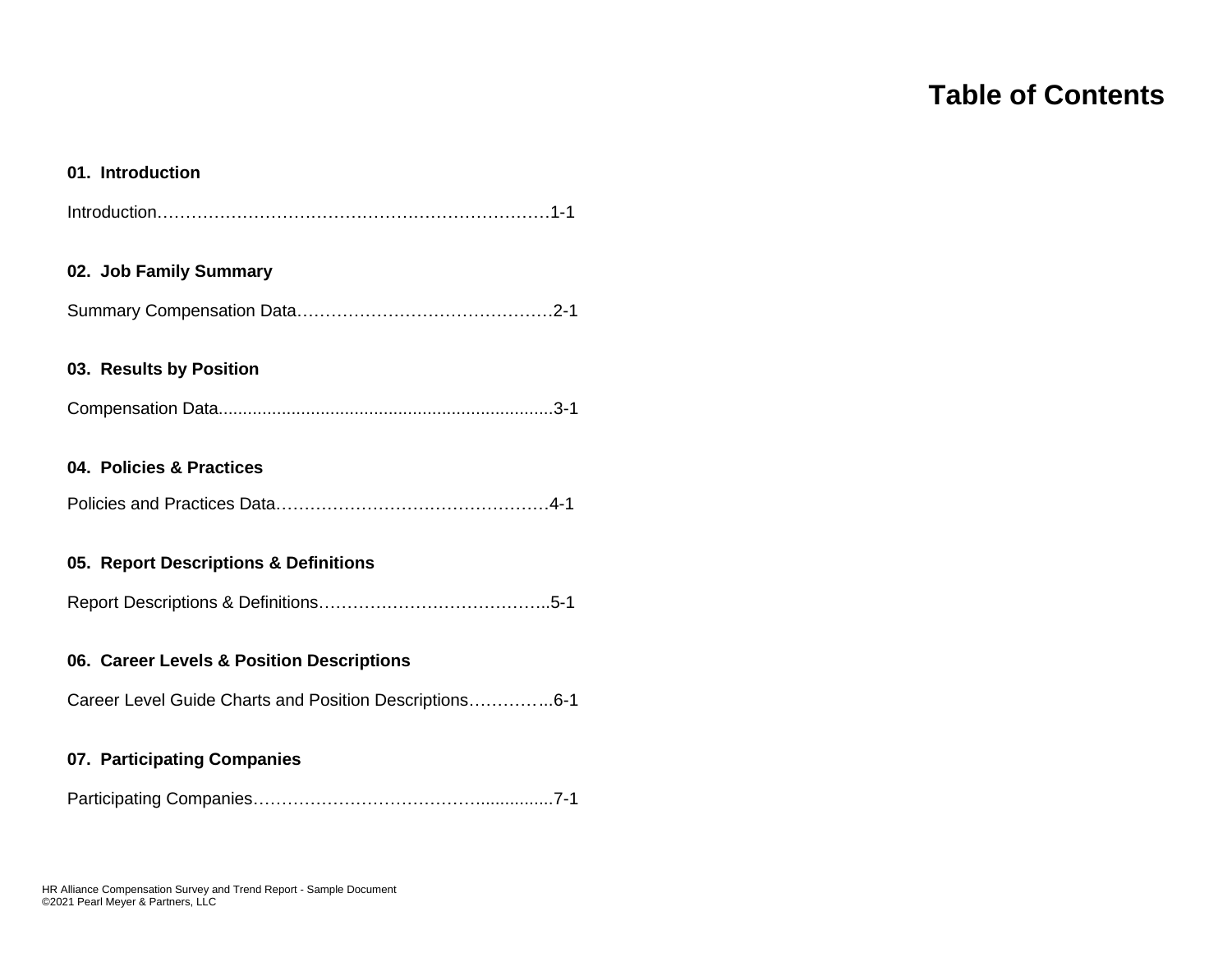# **Job Family Summary**

| Table of Contents          |                                        |             |                  |
|----------------------------|----------------------------------------|-------------|------------------|
| <b>Function and Family</b> |                                        |             | Page Number      |
| Executive                  | Executive                              |             | $\overline{4}$   |
| Professional               | Accounting                             | <b>FIAC</b> | $\overline{5}$   |
|                            | Compliance and Audit                   | <b>FIAU</b> | 6                |
|                            | <b>Budgeting</b>                       | <b>FIBU</b> | $\boldsymbol{7}$ |
|                            | Cost Analysis/Accounting               | <b>FICA</b> | 8                |
|                            | Financial Planning and Analysis        | <b>FIFA</b> | $\boldsymbol{9}$ |
|                            | <b>Project Accounting</b>              | <b>FIPA</b> | 10               |
|                            | <b>Benefits</b>                        | <b>HRBN</b> | 11               |
|                            | Compensation                           | <b>HRCO</b> | 12               |
|                            | Generalist                             | HRGE        | 13               |
|                            | <b>HRIS</b>                            | <b>HRIS</b> | 14               |
|                            | Staffing/Employment                    | <b>HRST</b> | 15               |
|                            | Training/Development                   | <b>HRTD</b> | 16               |
|                            | <b>HR Business Partner</b>             | <b>HRBP</b> | 17               |
|                            | In-House Attorney                      | <b>ADIH</b> | 18               |
|                            | <b>Contract Administration</b>         | LECO        | 19               |
|                            | Regulatory                             | LERE        | 20               |
|                            | Graphic Design/Artwork                 | <b>MAGD</b> | 21               |
|                            | Proposal Development                   | <b>MAPD</b> | 22               |
|                            | Pricing/Estimating                     | <b>MAPE</b> | 23               |
|                            | <b>Public Relations/Communications</b> | <b>MAPR</b> | 24               |
|                            | <b>Business Operations</b>             | OPBO        | 25               |
|                            | <b>Business Process Analysis</b>       | OPBP        | 26               |
|                            | Data Analytics/Business Intelligence   | <b>OPDA</b> | 27               |
|                            | Intelligence Analysis                  | <b>OPIA</b> | 28               |
|                            | Logistics                              | OPLO        | 29               |
|                            | <b>Operations Research/Analysis</b>    | <b>OPOR</b> | 30               |
|                            | Purchasing                             | OPPU        | 31               |
|                            | <b>Technical Training</b>              | <b>OPTT</b> | 32               |
|                            | <b>Technical Writing</b>               | <b>OPTW</b> | 33               |
|                            | <b>Editing Specialist</b>              | OPES        | 34               |
|                            | Program/Project Management             | OPPM        | 35               |
| Engineering                | Aerospace Engineering                  | ENAE        | 36               |
|                            | Configuration/Data Management          | <b>ENCM</b> | 37               |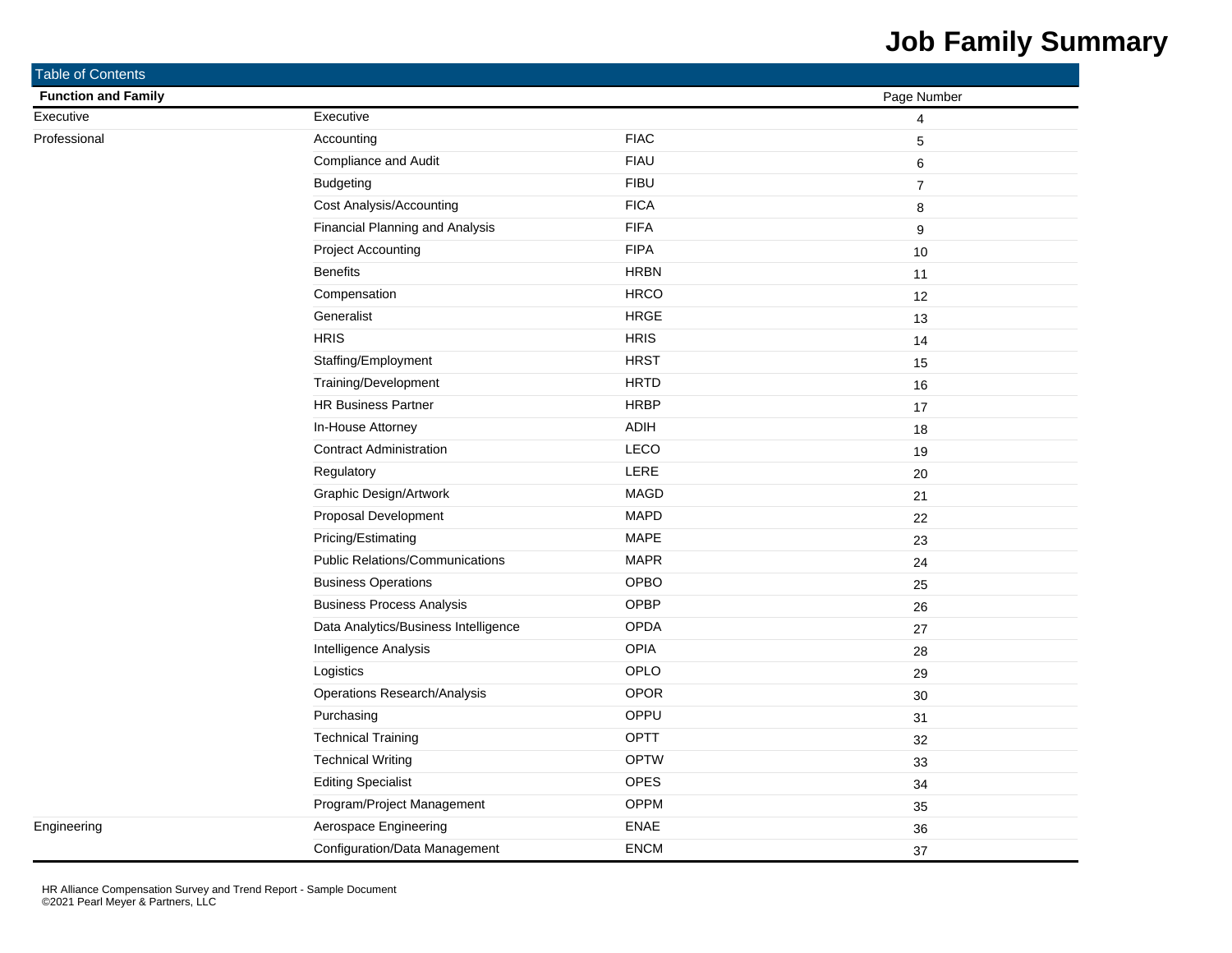# **Job Family Summary**

| <b>Table of Contents</b>      |                                              |             |             |
|-------------------------------|----------------------------------------------|-------------|-------------|
| <b>Function and Family</b>    |                                              |             | Page Number |
|                               | <b>Electrical Engineering</b>                | <b>ENEL</b> | 38          |
|                               | Engineering Project/Program Management       | <b>ENPM</b> | 39          |
|                               | <b>Field Service Engineering</b>             | <b>ENFS</b> | 40          |
|                               | Hardware Engineering                         | <b>ENHW</b> | 41          |
|                               | <b>Mechanical Engineering</b>                | <b>ENME</b> | 42          |
|                               | Network Engineering                          | <b>ENNE</b> | 43          |
|                               | <b>Quality Engineering</b>                   | ENQU        | 44          |
|                               | Software Engineering                         | <b>ENSW</b> | 45          |
|                               | <b>Systems Engineering</b>                   | <b>ENSY</b> | 46          |
|                               | <b>Test Engineering</b>                      | <b>ENTE</b> | 47          |
|                               | <b>RF Engineering</b>                        | <b>TERF</b> | 48          |
| <b>Information Technology</b> | Applications Development (Client/Commercial) | <b>ITAC</b> | 49          |
|                               | Applications Development (Internal MIS)      | <b>ITAI</b> | 50          |
|                               | IT Consulting                                | <b>ITCN</b> | 51          |
|                               | <b>Computer Operations</b>                   | <b>ITCO</b> | 52          |
|                               | Database Architecture/Data Warehouse         | <b>ITDA</b> | 53          |
|                               | Database Administration                      | <b>ITDB</b> | 54          |
|                               | <b>Systems Administration</b>                | <b>ITSY</b> | 55          |
|                               | Desktop Support                              | <b>ITDS</b> | 56          |
|                               | IT Help Desk                                 | <b>ITHD</b> | 57          |
|                               | <b>Network Administration</b>                | <b>ITNA</b> | 58          |
|                               | <b>Operating Systems Programming</b>         | <b>ITOS</b> | 59          |
|                               | Information Systems Planning                 | <b>ITPL</b> | 60          |
|                               | IT Project/Program Mgmt                      | <b>ITPM</b> | 61          |
|                               | <b>Systems Analysis</b>                      | <b>ITSA</b> | 62          |
|                               | <b>Information Security</b>                  | <b>ITSE</b> | 63          |
|                               | Telecom Network (Internal)                   | <b>ITTE</b> | 64          |
|                               | Web Software Design                          | <b>ITWD</b> | 65          |
|                               | <b>Cyber Security</b>                        | <b>ITCB</b> | 66          |
| Telecommunications/Satellite  | Network Engineering                          | <b>TENE</b> | 67          |
| Scientific                    | <b>Scientists</b>                            | <b>SCSC</b> | 68          |
| Sales                         | <b>Business Development</b>                  | <b>SABD</b> | 69          |
|                               | Marketing                                    | <b>SAMK</b> | 70          |
|                               | <b>Marketing Communications</b>              | <b>SAMC</b> | 71          |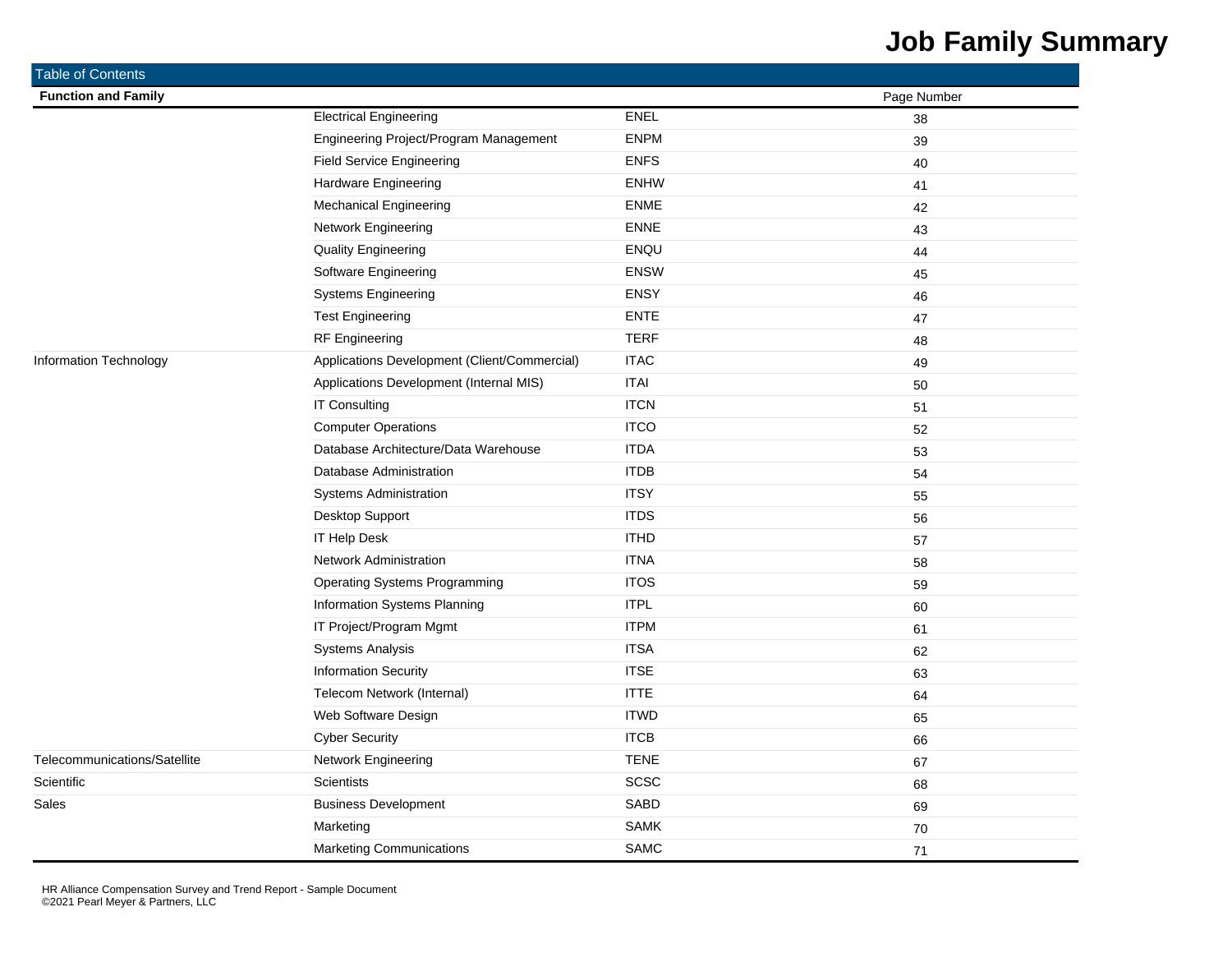# **Job Family Summary**

| <b>Table of Contents</b>          |                                 |             |    |  |  |  |  |  |
|-----------------------------------|---------------------------------|-------------|----|--|--|--|--|--|
| <b>Function and Family</b>        | Page Number                     |             |    |  |  |  |  |  |
| Common Administrative and Support | <b>Executive Assistant</b>      | <b>ADES</b> | 72 |  |  |  |  |  |
|                                   | <b>Administrative Assistant</b> | ADAS        | 73 |  |  |  |  |  |
|                                   | Receptionist                    | ADRC        | 74 |  |  |  |  |  |
|                                   | Office Manager                  | <b>ADOM</b> | 75 |  |  |  |  |  |
|                                   | <b>Building Maintenance</b>     | <b>ADFM</b> | 76 |  |  |  |  |  |
| Other Admin and Support           | <b>Customer Service</b>         | <b>ADCS</b> | 77 |  |  |  |  |  |
|                                   | Security (Physical)             | <b>ADSE</b> | 78 |  |  |  |  |  |
|                                   | Security (Classified)           | <b>ADSD</b> | 79 |  |  |  |  |  |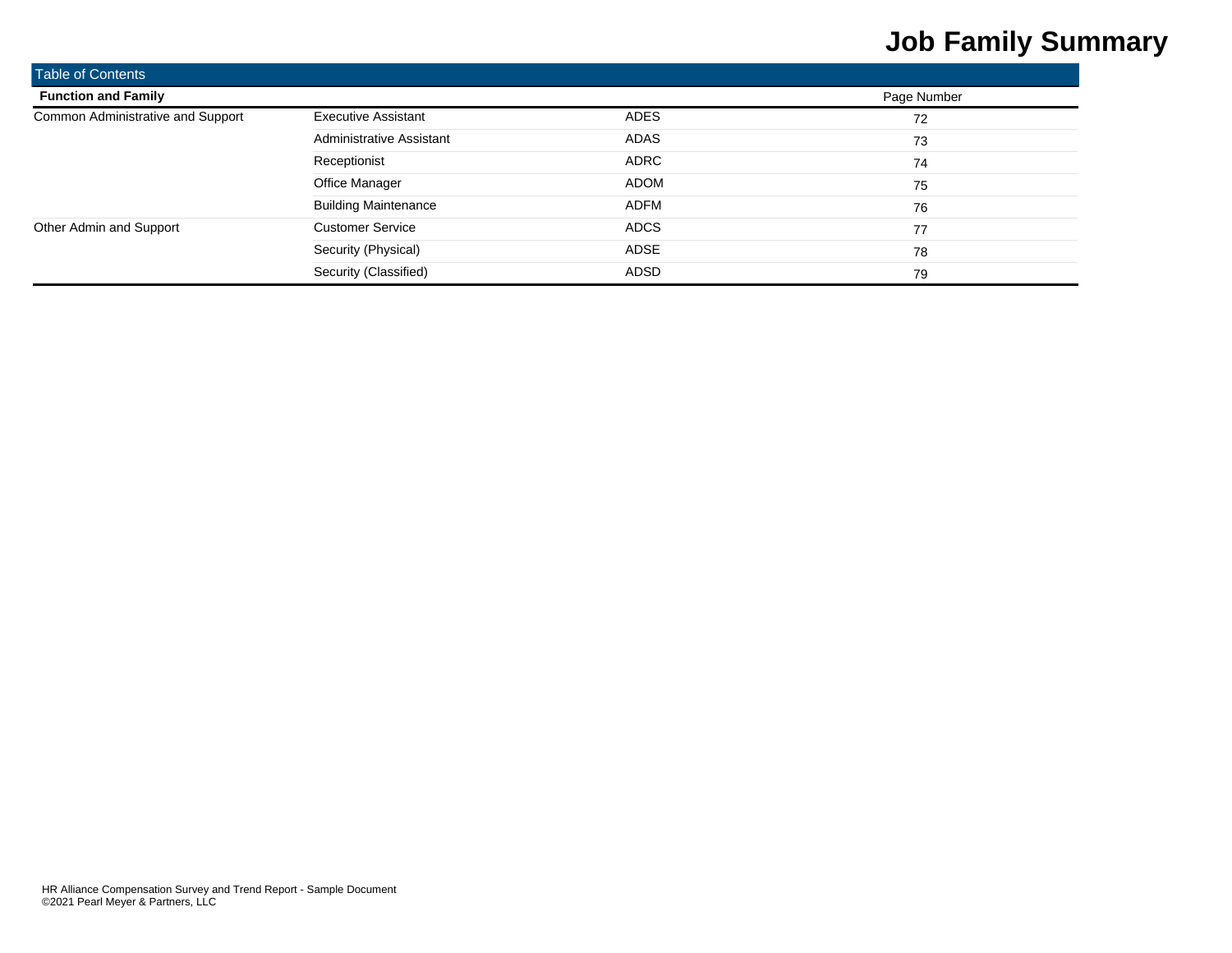# **Alphabetical Table of Contents**

| <b>Position Title</b>                                                                | Page Number |
|--------------------------------------------------------------------------------------|-------------|
| Account Management (SAAM) - Career Level Professional (P3)                           | 345         |
| Account Management (SAAM) - Intermediate Professional (P2)                           | 346         |
| Accounting (FIAC) - 1st Level Manager (M1)                                           | 28          |
| Accounting (FIAC) - 2nd Level Manager (M2)                                           | 29          |
| Accounting (FIAC) - 3rd Level Manager (M3)                                           | 30          |
| Accounting (FIAC) - Advanced Professional (P4)                                       | 25          |
| Accounting (FIAC) - Career Level Professional (P3)                                   | 24          |
| Accounting (FIAC) - Entry Professional (P1)                                          | 22          |
| Accounting (FIAC) - Expert Professional (P5)                                         | 26          |
| Accounting (FIAC) - Intermediate Professional (P2)                                   | 23          |
| Accounting (FIAC) - Skilled Administrative (A2)                                      | 21          |
| Accounting (FIAC) - Supervisor (MS)                                                  | 27          |
| Administrative Assistant (ADAS) - Entry Administrative (A1)                          | 366         |
| Administrative Assistant (ADAS) - Lead Administrative (A3)                           | 368         |
| Administrative Assistant (ADAS) - Skilled Administrative (A2)                        | 367         |
| Administrative Assistant (ADAS) - Supervisor (MS)                                    | 369         |
| Aerospace Engineering (ENAE) - Advanced Professional (P4)                            | 202         |
| Aerospace Engineering (ENAE) - Career Level Professional (P3)                        | 201         |
| Aerospace Engineering (ENAE) - Entry Professional (P1)                               | 199         |
| Aerospace Engineering (ENAE) - Expert Professional (P5)                              | 203         |
| Aerospace Engineering (ENAE) - Intermediate Professional (P2)                        | 200         |
| Applications Development (Client/Commercial) (ITAC) - 2nd Level Manager (M2)         | 265         |
| Applications Development (Client/Commercial) (ITAC) - Advanced Professional (P4)     | 263         |
| Applications Development (Client/Commercial) (ITAC) - Career Level Professional (P3) | 262         |
| Applications Development (Client/Commercial) (ITAC) - Entry Professional (P1)        | 260         |
| Applications Development (Client/Commercial) (ITAC) - Expert Professional (P5)       | 264         |
| Applications Development (Client/Commercial) (ITAC) - Intermediate Professional (P2) | 261         |
| Applications Development (Internal MIS) (ITAI) - Advanced Professional (P4)          | 268         |
| Applications Development (Internal MIS) (ITAI) - Career Level Professional (P3)      | 267         |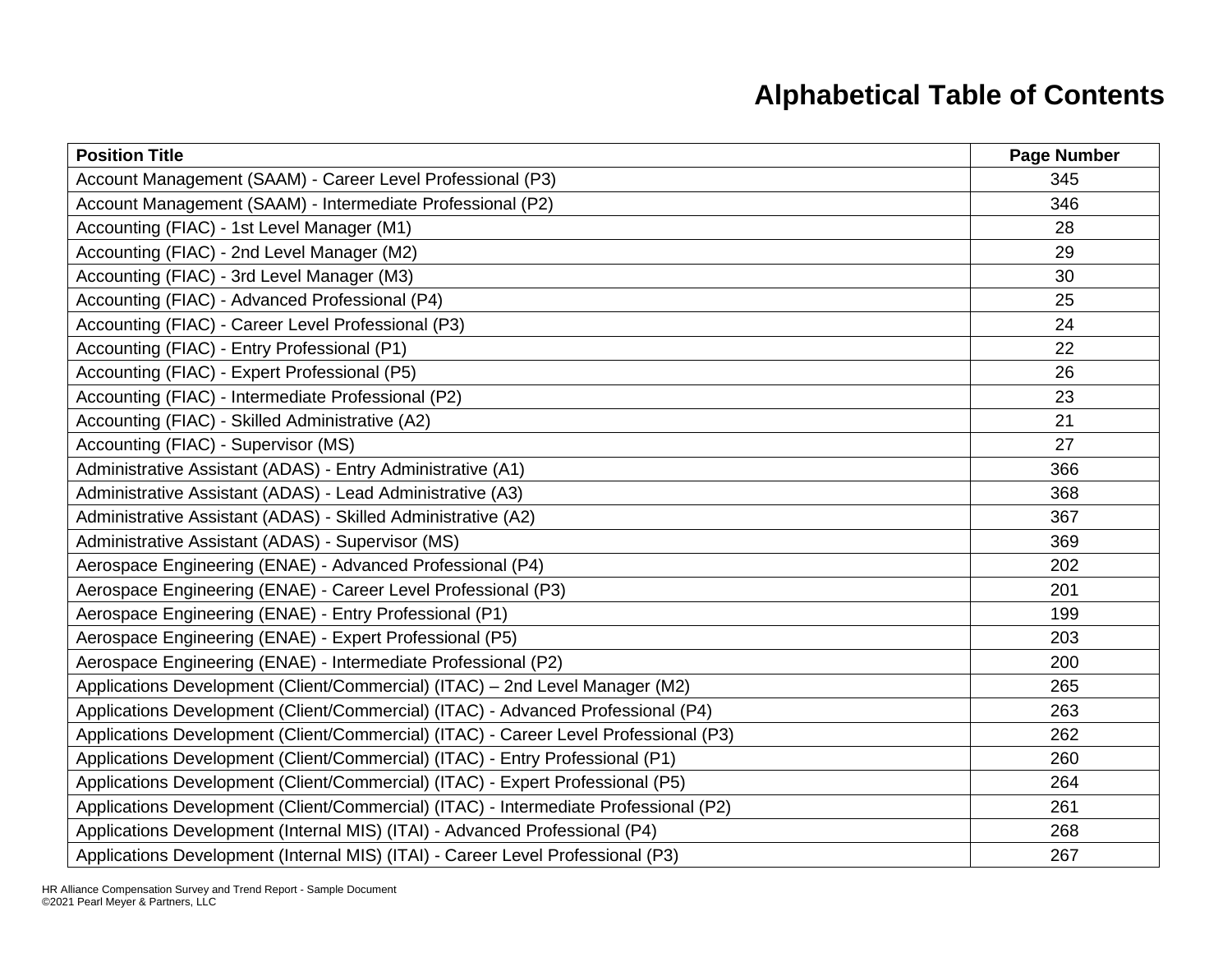## **Results By Position**

#### Family: Software Engineering (ENSW) Level: Advanced Professional (P4)

#### Family Description:

Perform analysis, design and development of computer software required to support hardware or technical service products. Reviews system architecture, and selects and implements appropriate development and support tools to ensure product performance. Test and debug related software. Level Description:

Has advanced subject matter expertise in job family. Contributes to and may lead the planning and implementation of large programs in the function, and regularly interfaces with senior management and executive leadership. Plays a role in overall functional strategic planning. Typical education and experience or equivalent combination: Bachelor's (advanced degree preferred); 8-10 years of related professional experience.

|                                   |                |             |                         |      |      |                                                        |     |             |                 |         |      |      |                                                                    |      | %      |                      |              |
|-----------------------------------|----------------|-------------|-------------------------|------|------|--------------------------------------------------------|-----|-------------|-----------------|---------|------|------|--------------------------------------------------------------------|------|--------|----------------------|--------------|
|                                   |                |             | # Firms # Empl Avg Base | Base | Base | 25th %tile 50th %tile 75th %tile % Elig % Rcvg<br>Base | STI | STI         | Target<br>Award | (x0)    | Cash | Cash | Avg Awd Avg Total 25th % tile 50th % tile 75th % tile FLSA<br>Cash | Cash | Exempt | % Elia<br><b>LTI</b> | % Sec<br>Clr |
| All Firms                         | 23             | 1540        |                         |      |      | \$144,190 \$130,273 \$144,486 \$158,700 56.8% 36.3%    |     |             | 7.3%            | \$6,050 |      |      | \$146,384 \$131,341 \$147,000 \$160,038 99.9%                      |      |        | 2.9%                 | 85.0%        |
| <b>Industry</b>                   |                |             |                         |      |      |                                                        |     |             |                 |         |      |      |                                                                    |      |        |                      |              |
| Govt Chartered / Defense          | 6              | 687         |                         |      |      | \$147,287 \$134,798 \$147,429 \$159,500 77.1% 50.7%    |     |             | 7.8%            | \$5,080 |      |      | \$149,864 \$136,298 \$150,000 \$162,000 100.0% 0.0%                |      |        |                      | 92.2%        |
| Info Tech / Telecomm              | 15             | 767         |                         |      |      | \$145,283 \$130,208 \$144,212 \$160,000 67.3% 41.3%    |     |             | 6.3%            | \$8,148 |      |      | \$148,648 \$131,926 \$149,054 \$164,530 99.6%                      |      |        |                      | 12.1% 78.7%  |
| Rsrch / Cons / Prof Sycs          | $\Omega$       | $\mathbf 0$ |                         |      |      |                                                        |     |             |                 |         |      |      |                                                                    |      |        |                      |              |
| All Other                         | $\overline{2}$ | 86          |                         |      |      |                                                        |     |             |                 |         |      |      |                                                                    |      |        |                      |              |
| <b>Security Clearance</b>         |                |             |                         |      |      |                                                        |     |             |                 |         |      |      |                                                                    |      |        |                      |              |
| Yes                               | 18             | 1104        |                         |      |      | \$142,765 \$128,743 \$143,196 \$157,571 53.4% 29.1%    |     |             | 6.3%            | \$4,952 |      |      | \$144,206 \$129,885 \$144,850 \$158,683 99.8%                      |      |        | 4.0%                 | 100.0%       |
| No                                | 15             | 436         |                         |      |      | \$147,377 \$133,145 \$146,300 \$161,470 58.7% 42.7%    |     |             | 7.4%            | \$7,349 |      |      | \$150,514 \$134,702 \$149,400 \$165,103 100.0% 0.4%                |      |        |                      | $0.0\%$      |
| <b>Type of Security Clearance</b> |                |             |                         |      |      |                                                        |     |             |                 |         |      |      |                                                                    |      |        |                      |              |
| TS/SCI with FS/L Poly             | 6              | 226         |                         |      |      | \$151,981 \$134,798 \$151,500 \$169,811                |     | 61.0% 26.1% | 5.0%            | \$2,778 |      |      | \$152,708 \$137,000 \$153,648 \$169,811 100.0% 0.0%                |      |        |                      | 100.0%       |
| TS/SCI with CI Poly               | 3              | 8           |                         |      |      |                                                        |     |             |                 |         |      |      |                                                                    |      |        |                      |              |
| <b>TS/SCI</b>                     | 7              | 272         |                         |      |      | \$152,935 \$139,468 \$153,600 \$164,800 53.5% 29.5%    |     |             | 7.4%            | \$5,645 |      |      | \$154,599 \$139,780 \$155,585 \$169,000 100.0% 0.0%                |      |        |                      | 100.0%       |
| <b>Top Secret</b>                 | 8              | 227         |                         |      |      | \$147,056 \$135,766 \$148,000 \$158,600 35.6% 12.6%    |     |             | 10.0%           | \$3,229 |      |      | \$147,463 \$136,800 \$148,100 \$160,000 99.8%                      |      |        | $0.0\%$              | 100.0%       |
| Secret                            | 11             | 220         |                         |      |      | \$141,473 \$128,267 \$142,900 \$157,600 45.3% 12.0%    |     |             |                 | \$2,668 |      |      | \$141,794 \$128,267 \$143,300 \$157,600 99.4%                      |      |        | $0.0\%$              | 100.0%       |
| Other / Not Provided              | 10             | 367         |                         |      |      | \$142,269 \$131,926 \$142,587 \$153,750 71.3% 54.6%    |     |             | 7.1%            | \$8,737 |      |      | \$147,041 \$135,000 \$148,659 \$158,654 100.0% 15.7% 100.0%        |      |        |                      |              |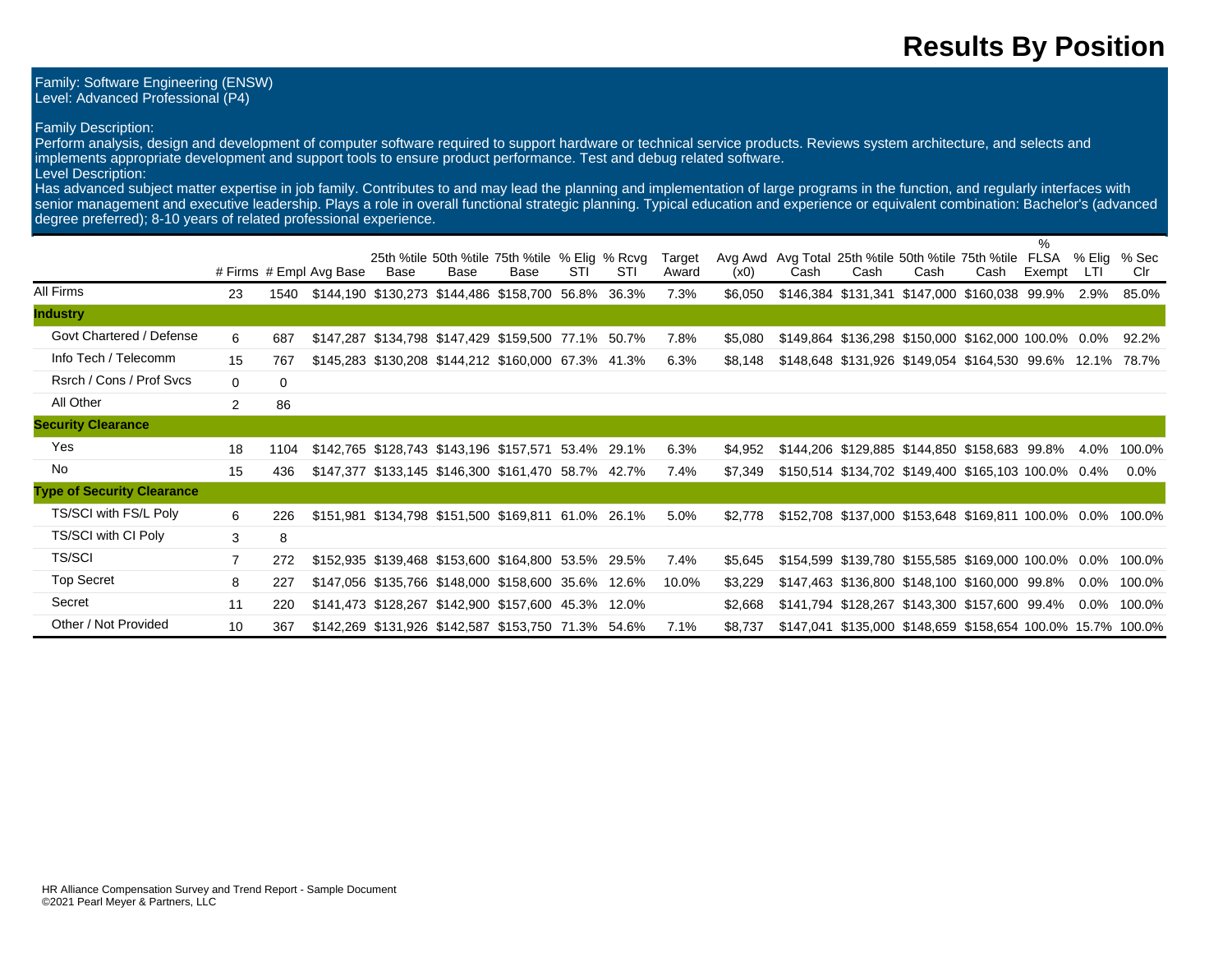## **Results By Position**

#### Family: Administrative Assistant (ADAS) Level: Lead Administrative (A3)

#### Family Description:

Provide a variety of administrative support functions to departments, managers, professionals and/or projects. NOTE: This job family may only be matched to career levels A1, A2, A3, and MS.

#### Level Description:

Leads specialized area of administrative support or provides support to VP or higher. Full knowledge of procedures in area of expertise. May provide work direction to lower level support employees. Typically requires: HS diploma or GED; at least 5 years of related experience; thorough knowledge of policies and procedures; highly tactful communications; expertise with related systems. Receives broad supervision.

|                                   |                |             |                         |          |          |                                                               |       |             |                 |         |          |          |          |                                                                    | $\%$   |                |              |
|-----------------------------------|----------------|-------------|-------------------------|----------|----------|---------------------------------------------------------------|-------|-------------|-----------------|---------|----------|----------|----------|--------------------------------------------------------------------|--------|----------------|--------------|
|                                   |                |             | # Firms # Empl Avg Base | Base     | Base     | 25th %tile 50th %tile 75th %tile % Elig % Rcvg<br><b>Base</b> | STI   | STI         | Target<br>Award | (x0)    | Cash     | Cash     | Cash     | Avg Awd Avg Total 25th % tile 50th % tile 75th % tile FLSA<br>Cash | Exempt | % Elia<br>LTI. | % Sec<br>Clr |
| All Firms                         | 27             | 757         | \$70.872                | \$61,000 | \$69,700 | \$80,565                                                      | 44.0% | 14.7%       | 4.0%            | \$3,202 | \$71.344 | \$61,500 | \$70,000 | \$80,829                                                           | 11.4%  | 3.0%           | 62.0%        |
| <b>Geographic Location</b>        |                |             |                         |          |          |                                                               |       |             |                 |         |          |          |          |                                                                    |        |                |              |
| State: DC                         | 12             | 40          | \$74,878                | \$65,302 | \$77,935 | \$83,628                                                      | 43.2% | 2.7%        | 4.0%            | \$6,268 | \$75,046 | \$65,302 | \$77,935 | \$83,628                                                           | 12.8%  | 2.7%           | 49.5%        |
| State: MD                         | 20             | 444         | \$68,669                | \$60,129 | \$66,498 | \$76,752                                                      | 51.6% | 26.7%       | 4.4%            | \$2,222 | \$69,263 | \$60,840 | \$67,350 | \$78,167                                                           | 16.4%  | 0.0%           | 79.8%        |
| State: VA                         | 19             | 273         | \$77.107                | \$68,959 | \$75,858 | \$85,000                                                      | 53.8% | 12.5%       | 3.9%            | \$4,754 | \$77.699 | \$69,150 | \$76,125 | \$85,700                                                           | 11.4%  | 6.6%           | 51.3%        |
| <b>Industry</b>                   |                |             |                         |          |          |                                                               |       |             |                 |         |          |          |          |                                                                    |        |                |              |
| Govt Chartered / Defense          | 9              | 236         | \$72,852                | \$65,000 | \$70,100 | \$78,167                                                      | 44.2% | 22.6%       |                 | \$2,180 | \$73,344 | \$65,387 | \$70,900 | \$79,449                                                           | 13.6%  | 0.0%           | 64.2%        |
| Info Tech / Telecomm              | 11             | 143         | \$78.061                | \$68,959 | \$78,409 | \$86,063                                                      | 72.2% | 26.8%       | 4.0%            | \$4,527 | \$79,276 | \$70,000 | \$79,810 | \$88.172                                                           | 20.8%  | 14.5%          | 67.8%        |
| Rsrch / Cons / Prof Svcs          | $\mathbf 0$    | 0           |                         |          |          |                                                               |       |             |                 |         |          |          |          |                                                                    |        |                |              |
| All Other                         | $\overline{7}$ | 378         | \$68,963                | \$56,000 | \$70,013 | \$79,800                                                      |       | 36.2% 11.7% |                 | \$2,550 | \$69,261 | \$56,000 | \$70,013 | \$81,900                                                           | 9.8%   | $0.0\%$        | 10.5%        |
| <b>Security Clearance</b>         |                |             |                         |          |          |                                                               |       |             |                 |         |          |          |          |                                                                    |        |                |              |
| Yes                               | 14             | 184         | \$71.681                | \$64,169 | \$69,900 | \$77.969                                                      | 76.6% | 33.2%       | 3.3%            | \$2,399 | \$72,476 | \$64.948 | \$70.951 | \$78,288                                                           | 27.2%  | 3.8%           | 100.0%       |
| No                                | 22             | 573         | \$72,685                | \$61,544 | \$72,413 | \$83,936                                                      | 35.1% | 8.1%        | 4.8%            | \$4,783 | \$73,074 | \$61,560 | \$72,500 | \$84,200                                                           | 5.5%   | 3.1%           | 0.0%         |
| <b>Type of Security Clearance</b> |                |             |                         |          |          |                                                               |       |             |                 |         |          |          |          |                                                                    |        |                |              |
| TS/SCI with FS/L Poly             | 3              | 41          |                         |          |          |                                                               |       |             |                 |         |          |          |          |                                                                    |        |                |              |
| TS/SCI with CI Poly               |                | $\mathbf 1$ |                         |          |          |                                                               |       |             |                 |         |          |          |          |                                                                    |        |                |              |
| <b>TS/SCI</b>                     | 5              | 23          | \$80,326                | \$69,222 | \$81,829 | \$90,349                                                      | 87.2% | 32.4%       | 4.0%            | \$3,295 | \$81,394 | \$70,722 | \$81,829 | \$90,349                                                           | 21.4%  |                | 15.3% 100.0% |
| <b>Top Secret</b>                 | 6              | 22          | \$73.020                | \$66,435 | \$71.843 | \$76,590                                                      | 68.3% | 28.9%       | 4.0%            | \$3,765 | \$74.110 | \$66,498 | \$72,843 | \$78,409                                                           | 6.3%   | 6.1%           | 100.0%       |
| Secret                            | 9              | 73          | \$71,773                | \$64,511 | \$69,680 | \$76,502                                                      | 59.2% | 15.8%       | 4.0%            | \$1,807 | \$72,058 | \$64,511 | \$69,680 | \$76,502                                                           | 12.7%  | 1.8%           | 100.0%       |
| Other / Not Provided              | 12             | 484         | \$74,981                | \$62,205 | \$77,419 | \$85,800                                                      | 45.2% | 7.3%        | 3.0%            | \$4,702 | \$75,324 | \$62,205 | \$77,419 | \$86,100                                                           | 9.2%   | 4.6%           | 100.0%       |